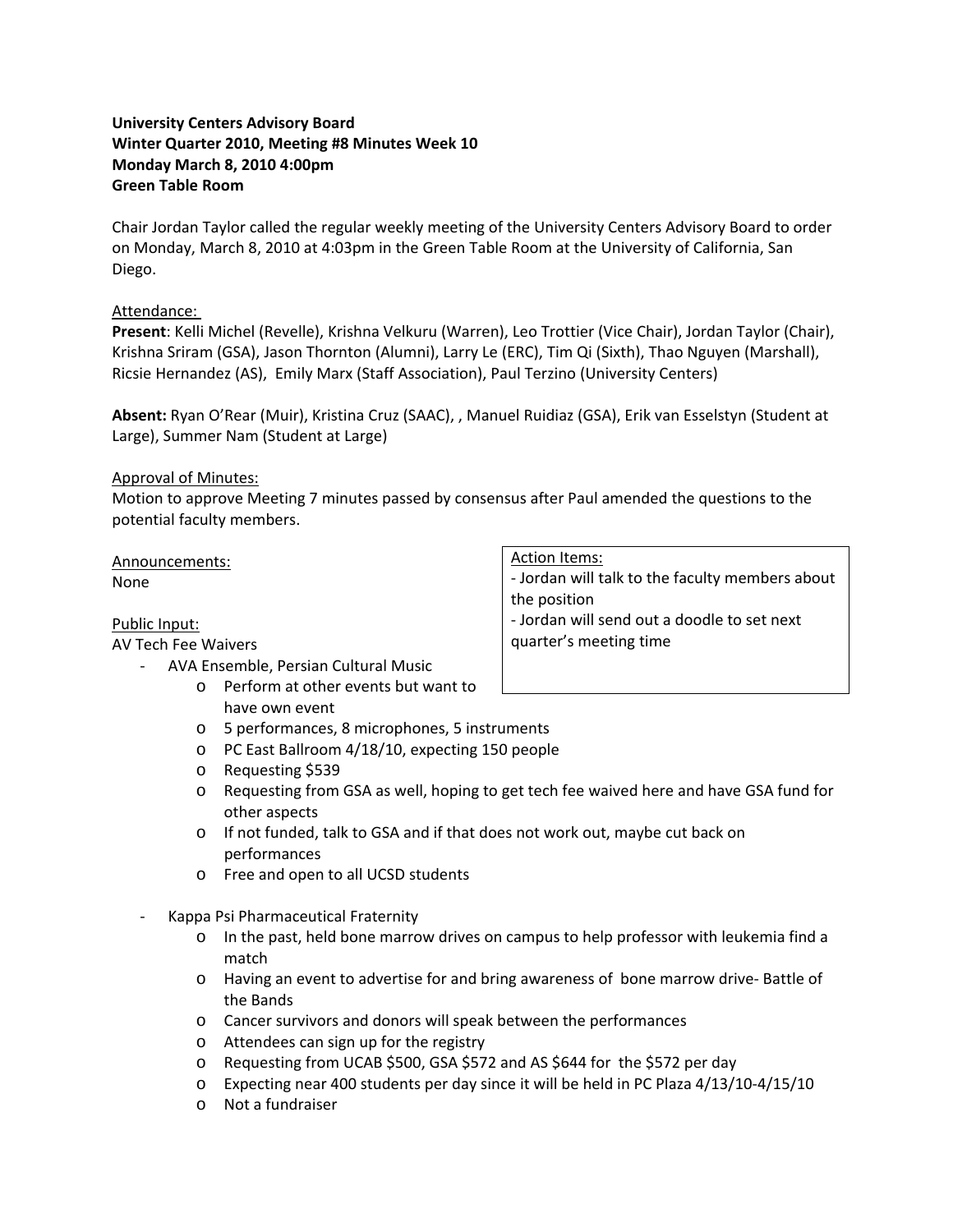- o Have 10 bands, looking to have 14 or 15
- ‐ Intercollegiate Taiwanese American Student Association
	- o Conference on April 1‐4, 2010
	- o Inviting more than 300 college students from the west coast
	- o Showing students all types of careers that are not as popular for Asians
	- o Requesting \$473
	- o Raising money for the event
	- o Charging \$35 for early registration, \$45 for regular, \$50 for late **Covering the banquet only**
	- o Sponsorship money will be coming in after the event
	- o It is the first time the event is being held at UCSD
	- o Early registration is showing mostly UCSD students, around 100 at the time

### Reports:

- Chair's Report
	- o One of the faculty members responded, will talk to them more since they were not aware that their names were given to UCAB
	- o Loft fee failed so does UCAB want to continue on with talks?
		- Hold off on the decision until later on in the meeting
	- o Be on the lookout for an email with a doodle for next quarter's meeting time
- Vice Chair's Report
	- o Catering MOU is getting started first thing spring quarter
	- o Setting up a "UCAB Google site"
		- Main site will be completely open and have another site for more sensitive issues where it will be closed
	- o Will be reviewing open items/projects in old business
- Director's Report
	- o Remaining budget \$300
	- o Wellness Center MOU
		- on the first level next to Jamba Juice
		- signage needs to be up by opening time
		- WC will pay for build out
		- Space will be used for programming and support of wellness initiatives and activities
		- Rent will be \$1.25 square foot, WC will pay CAM and utilities
		- **Five year agreement**
		- o Fair Trade Expo in PC West Ballroom A
			- Campus-wide
			- **Brought the vendors together with fair trade suppliers**
			- Rice, chocolate, tea, and coffee providers
			- **Local farm was there**
			- New leases in the future will be signing off on fair trade mandates
		- o Jordan will be forming a budget subcommittee early spring quarter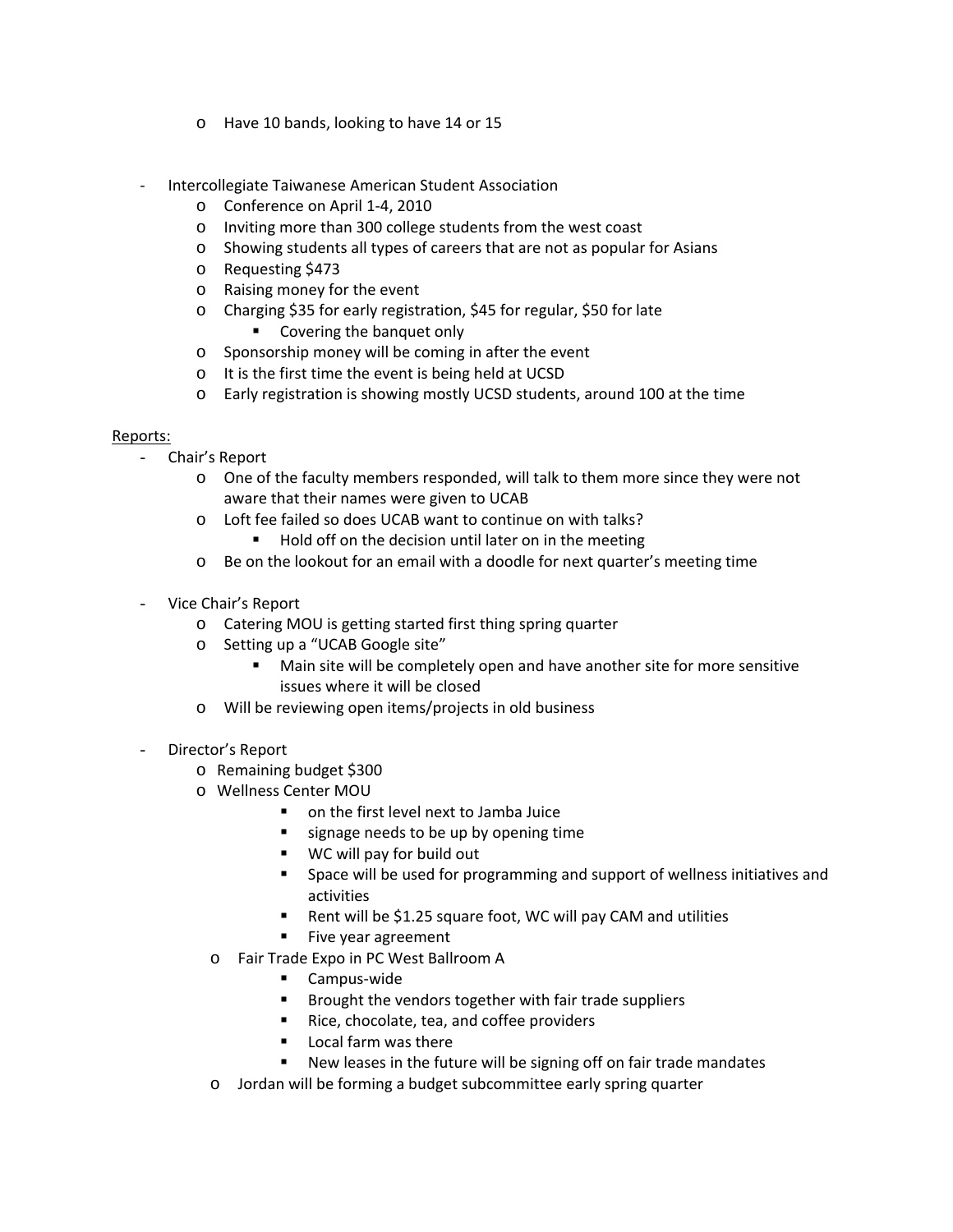- o Space allocation to the student organizations, there will be a committee being formed spring quarter as well
- o Addressed the question brought up by Warren rep Krishna Velkuru regarding process for assigning meeting room space during Welcome Week, particularly as it relates to college orientations. Paul explained that University Centers has given the UCSD Bookstore priority use of PC West Ballroom at the beginning of Welcome Week foruse as textbook distribution, which has become a very large and important process for the Bookstore and 1,000's of students. Other meeting space is available for college orientation use such as East Ballroom and Theater. Unfortunately, the book distribution program is so large, the Bookstore needs a room as large as West Ballroom A and B.
- Member Report
	- o Krishna Velkuru is graduating this quarter! Good Luck with medical school applications!
		- Warren council president is looking for a Warren UCAB rep
	- o GSA‐ rational behind turning down CPI is not having a dollar amount by which it would increase but it should be brought back in when there are more voting members present

# New Business:

AV Tech Fee Waivers

- ‐ Motion to fund AVA Ensemble \$150 for Persian Music Spring Concert ‐ approved
- ‐ Motion to fund Kappa Psi \$500 for Battle of the Bands‐ approved
- ‐ Motion to fund Intercollegiate Taiwanese American Student Association \$100 for the conference‐ approved

Wellness Center MOU

- ‐ The center will consist of a collective of wellness groups on campus
- ‐ UCAB will be collecting rent
- ‐ MOU passed with the amendments Paul made

# Old Business:

Notes from the action item review that were not included in the Google site

- ‐ Karaoke/Videogame rooms in game room
	- o Modernize the game room and add karaoke
	- o Developing a survey for it
- ‐ Sustainability Center MOU finalization request
	- $\circ$  They did not have anything for UCAB that was requested of them by  $10^{th}$  week but Student Sustainability Collective (SSC) and Campus Sustainability Staff (CSS)are working on a resolution using a mediator .
- ‐ New secretary responsibilities
	- o Considering adjusting the charter
- ‐ Weekly departmental presentations
	- o Did a few, they were working well but have stalled so will be brought back
- ‐ Roma space renewal
	- o Will not be on this site, it will appear on the private UCAB site
- ‐ UCEN strategic sub‐committee